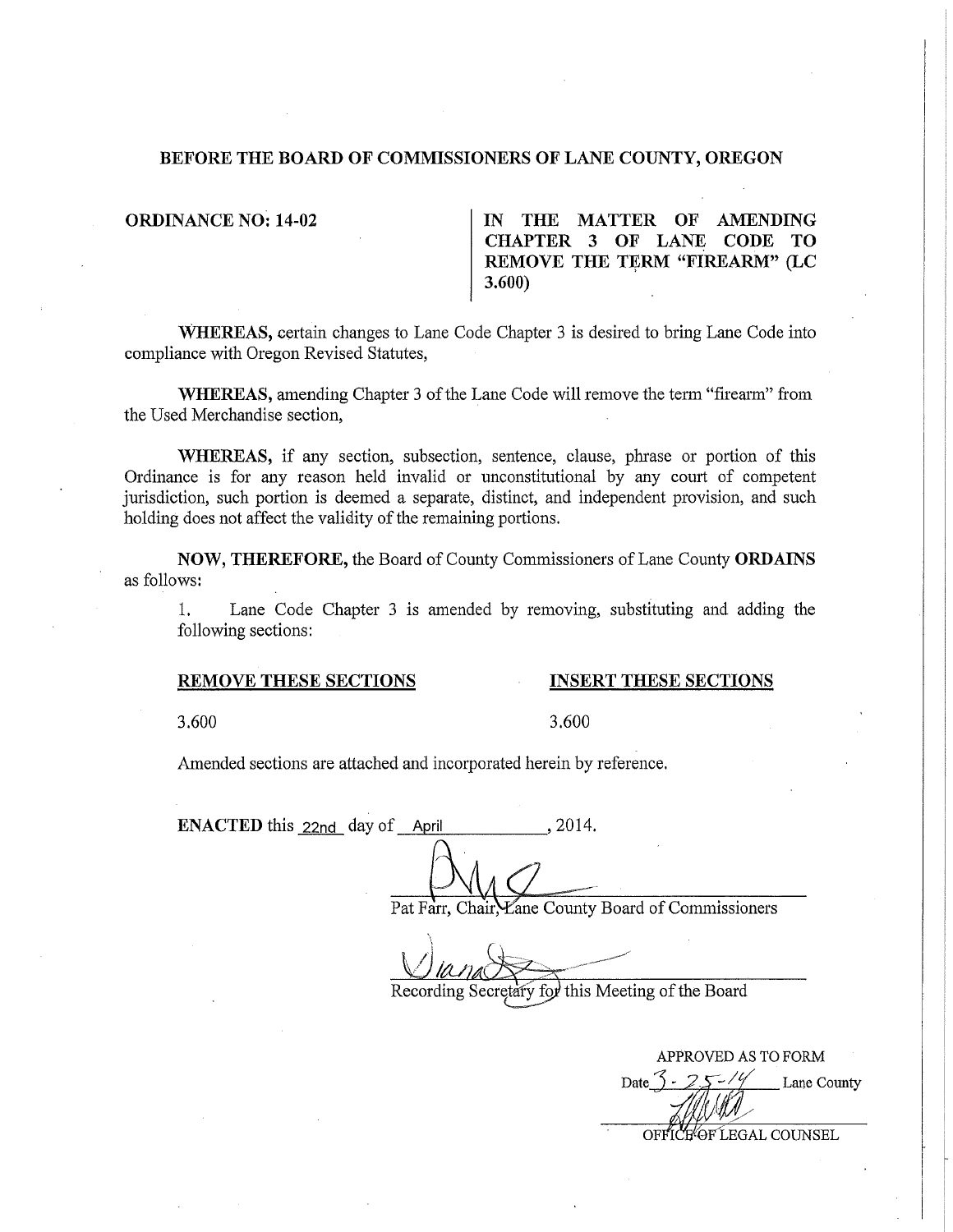At left margin indicates changes Bold indicates material being added 8trikethrough indicates material being deleted

# LEGISLATIVE FORMAT

## 3.600 Lane Code 3.600 USED MERCHANDISE DEALERS

3.600 Definitions.

For the purposes of this subchapter, the following terms shall mean:

Approved identification. A currently valid identification issued by a government agency that includes a physical description and photograph of the person and bears the signature of the person.

Peace Officer. As defined in ORS 133.005.

Pawnbroker. A person, partnership, corporation or other business association licensed as a pawnbroker under ORS Chapter 726.

Pledge. Any article deposited with a pawnbroker in the course of the business of the pawnbroker as defined in this section.

Precious metal. Gold in eight karat or greater purity, silver, platinum or palladium. Precious metal does not include unrefined metal ore, an electronic product or any part of a mechanical system on a motor vehicle that contains precious metal as a result of the vehicle manufacturing process.

Purchase. The buying, exchanging, transferring, collecting, consigning or otherwise acquiring of regulated property from another person not a used merchandise dealer, for resale, exchange, or transfer by the purchaser. This includes the taking possession of regulated propetiy with an expressed or implied agreement or understanding to return regulated propetiy at a subsequent time at a stipulated price or for the payment of a storage or handling fee.

Regulated Property.

(a) Except for propetiy excluded in subparagraph (b) below, any used or secondhand personal property, including, but not limited to, precious metals and gems; watches, jewelry, and household items containing precious metals or precious gems; audio and video equipment and media; photographic and optical equipment; electrical office equipment; yard and garden tools; power equipment and tools; hand tools; telephones or telephone equipment; musical instruments; <del>firearms;</del> and sporting equipment.

(b) The term "regulated property" does not include any of the following property: vehicles required to be registered with the state Motor Vehicles Division; boats required to be certified by the state Marine Board; books; collectible trading cards (e.g. baseball trading cards or movie trading cards); glassware; furniture; clothes; refrigerators, stoves, washers, dryers, window air conditioner units, and other similar major household appliances; small kitchen appliances; or property that is purchased for investment purposes, limited to the following:

(i) Gold bullion bars or rounds (0.995 fine or better);

(ii) Silver bullion bars or rounds (0.995 fine or better);

(iii) Palladium and platinum bars or rounds (0.995 fine or better);

(iv) All tokens, coins, or money, whether commemorative or an actual medium of exchange, adopted by a domestic or foreign government as part of its currency;

(v) Postage stamps, stamp collections and philatelic items; or

(vi) Privately manufactured coins.

Sheriff. The Sheriff of Lane County, or his or her designee.

Used merchandise dealer.

(a) A person who engages in, conducts, manages, or carries on any business that, as part or all of its business:

LC3.00003.600 LEGVER.docLC3.00003.300 LEGVER.doe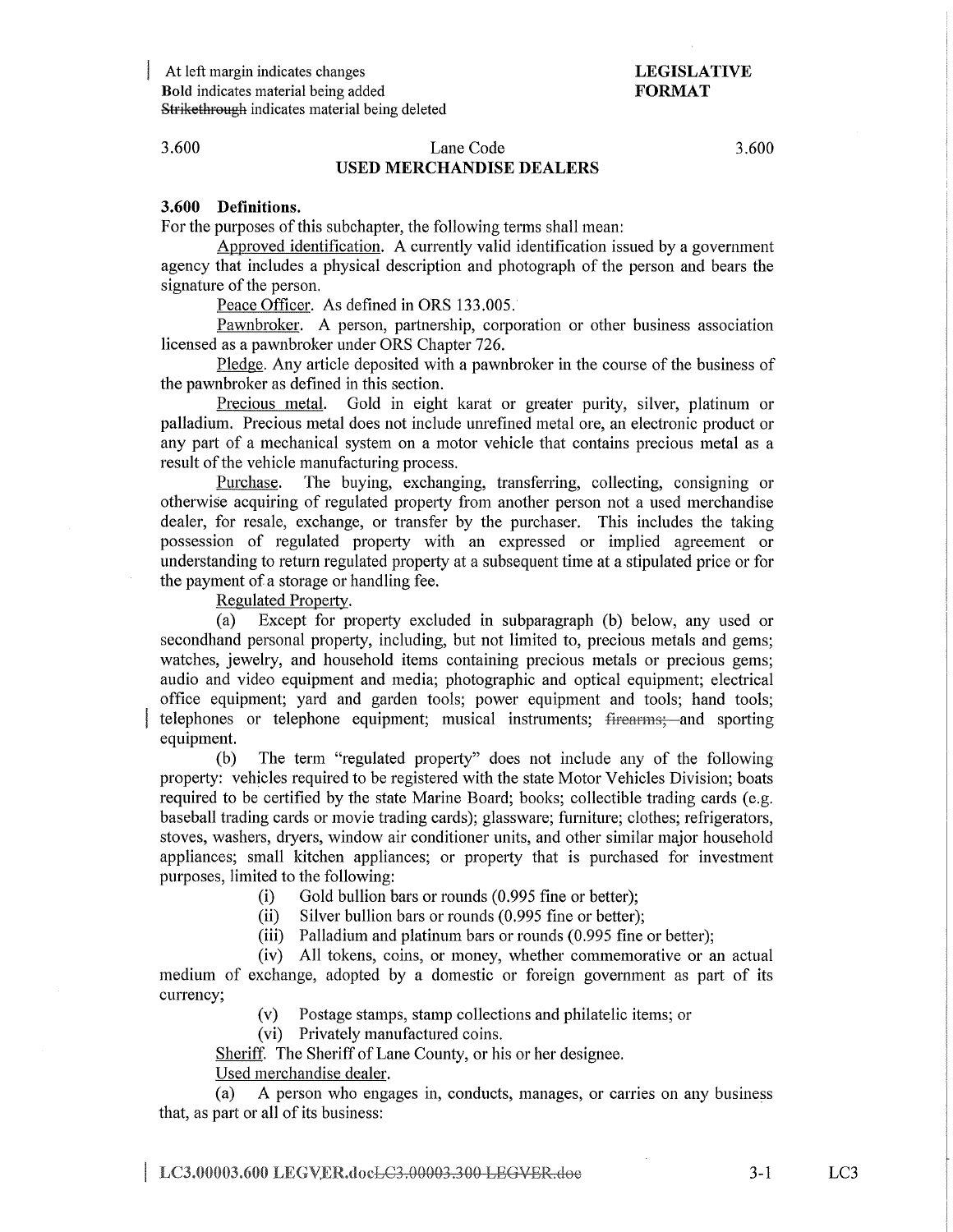At left margin indicates changes **Bold** indicates material being added Strikethrough indicates material being deleted

# **LEGISLATIVE FORMAT**

## 3.600 Lane Code

(i) Purchases regulated property; or

(ii) Lends money on security of regulated property.

(b) A used merchandise dealer does not include:

(i) A person who engages in, conducts, manages, or carries on any business that does not buy regulated property outright, but occasionally accepts in trade regulated property as part or full payment for new articles, where such business is incidental to the primary business of the sale of new articles;

(ii) A person who engages in, conducts, manages, or carries on any business that deals exclusively in the purchase and sale of used whole automobiles, books, trading cards or sports memorabilia, clothing, furniture, major household electric or gas appliances, or farm implements and machinery; or

(iii) A person who engages in, conducts, manages, or carries on any nonprofit corporation or association that purchases, sells or otherwise exchanges only donated articles. *(Revised* by *Ordinance No. 14-77, Effective 10.26.* 77; *12-79, 11.9. 79; 7-05, 8.25.06; 13- 3, 5.31.13)* 

3.600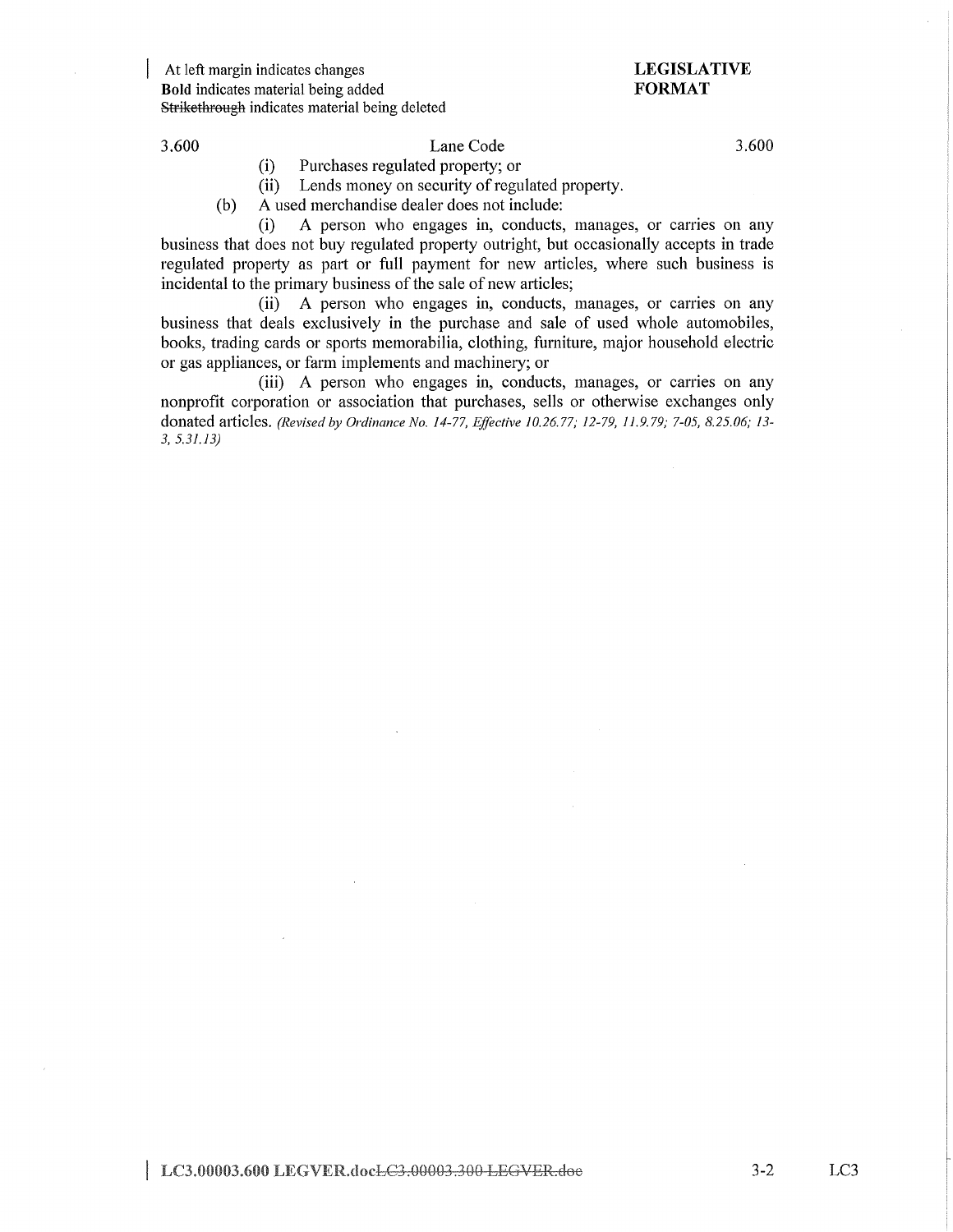### **USED MERCHANDISE DEALERS**

## **3.600 Definitions.**

For the purposes of this subchapter, the following terms shall mean:

Approved identification. A cunently valid identification issued by a government agency that includes a physical description and photograph of the person and bears the signature of the person.

Peace Officer. As defined in ORS 133.005.

Pawnbroker. A person, partnership, corporation or other business association licensed as a pawnbroker under ORS Chapter 726.

Pledge. Any article deposited with a pawnbroker in the course of the business of the pawnbroker as defined in this section.

Precious metal. Gold in eight karat or greater purity, silver, platinum or palladium. Precious metal does not include unrefined metal ore, an electronic product or any part of a mechanical system on a motor vehicle that contains precious metal as a result of the vehicle manufacturing process.

Purchase. The buying, exchanging, transferring, collecting, consigning or otherwise acquiring of regulated property from another person not a used merchandise dealer, for resale, exchange, or transfer by the purchaser. This includes the taking possession of regulated property with an expressed or implied agreement or understanding to return regulated property at a subsequent time at a stipulated price or for the payment of a storage or handling fee.

Regulated Property.

(a) Except for property excluded in subparagraph (b) below, any used or secondhand personal property, including, but not limited to, precious metals and gems; watches, jewelry, and household items containing precious metals or precious gems; audio and video equipment and media; photographic and optical equipment; electrical office equipment; yard and garden tools; power equipment and tools; hand tools; telephones or telephone equipment; musical instruments; and sporting equipment.

(b) The term "regulated property" does not include any of the following property: vehicles required to be registered with the state Motor Vehicles Division; boats required to be certified by the state Marine Board; books; collectible trading cards (e.g. baseball trading cards or movie trading cards); glassware; furniture; clothes; refrigerators, stoves, washers, dryers, window air conditioner units, and other similar major household appliances; small kitchen appliances; or property that is purchased for investment purposes, limited to the following:

(i) Gold bullion bars or rounds (0.995 fme or better);

(ii) Silver bullion bars or rounds (0.995 fine or better);

(iii) Palladium and platinum bars or rounds (0.995 fine or better);

(iv) All tokens, coins, or money, whether commemorative or an actual medium of exchange, adopted by a domestic or foreign government as part of its currency;

(v) Postage stamps, stamp collections and philatelic items; or

(vi) Privately manufactured coins.

Sheriff. The Sheriff of Lane County, or his or her designee.

Used merchandise dealer.

(a) A person who engages in, conducts, manages, or carries on any business that, as part or all of its business:

(i) Purchases regulated property; or

(ii) Lends money on security of regulated property.

(b) A used merchandise dealer does not include: